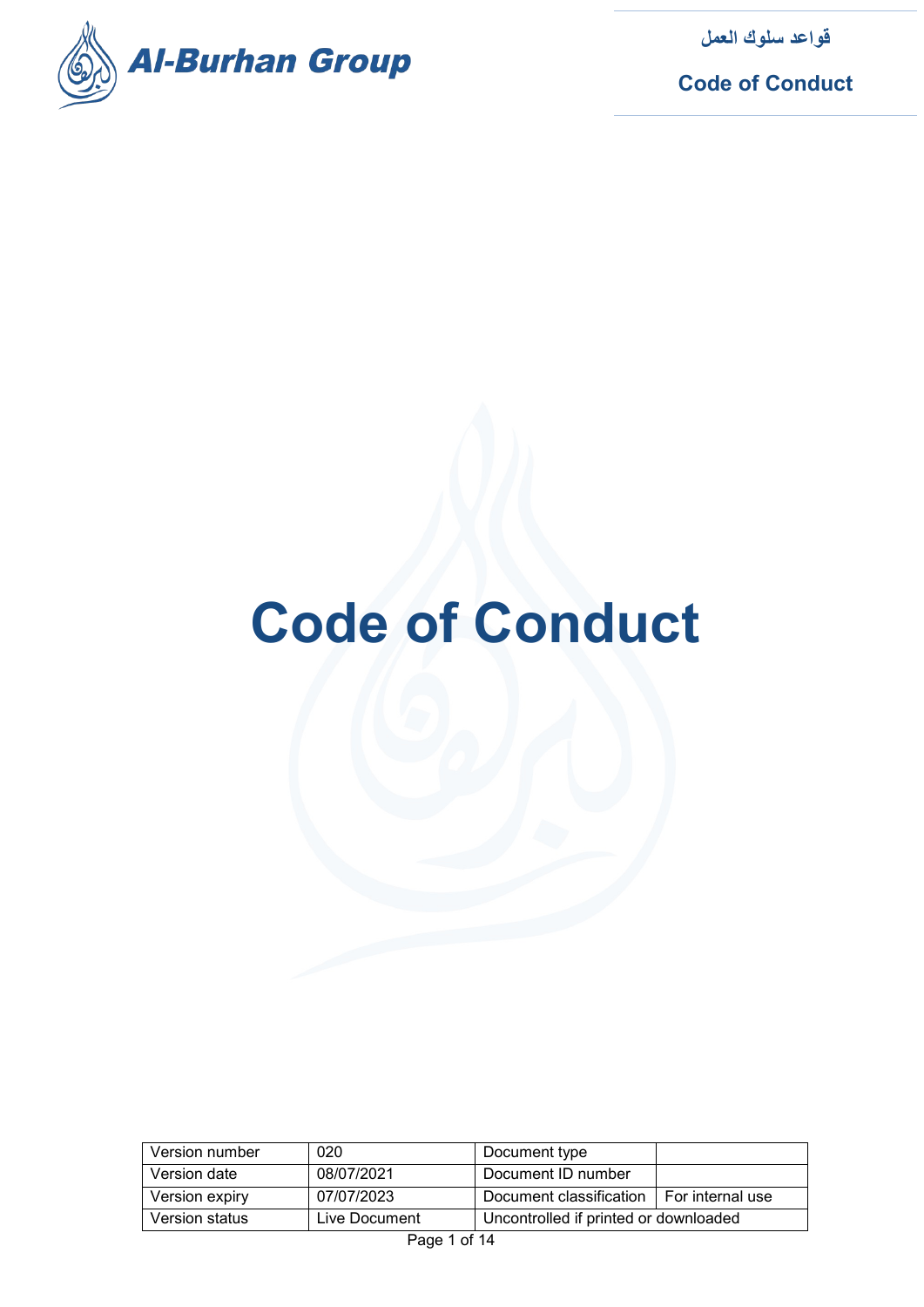

**Code of Conduct** 

# **Table of Content**

| Version number | 020           | Document type                         |                    |
|----------------|---------------|---------------------------------------|--------------------|
| Version date   | 08/07/2021    | Document ID number                    |                    |
| Version expiry | 07/07/2023    | Document classification               | I For internal use |
| Version status | Live Document | Uncontrolled if printed or downloaded |                    |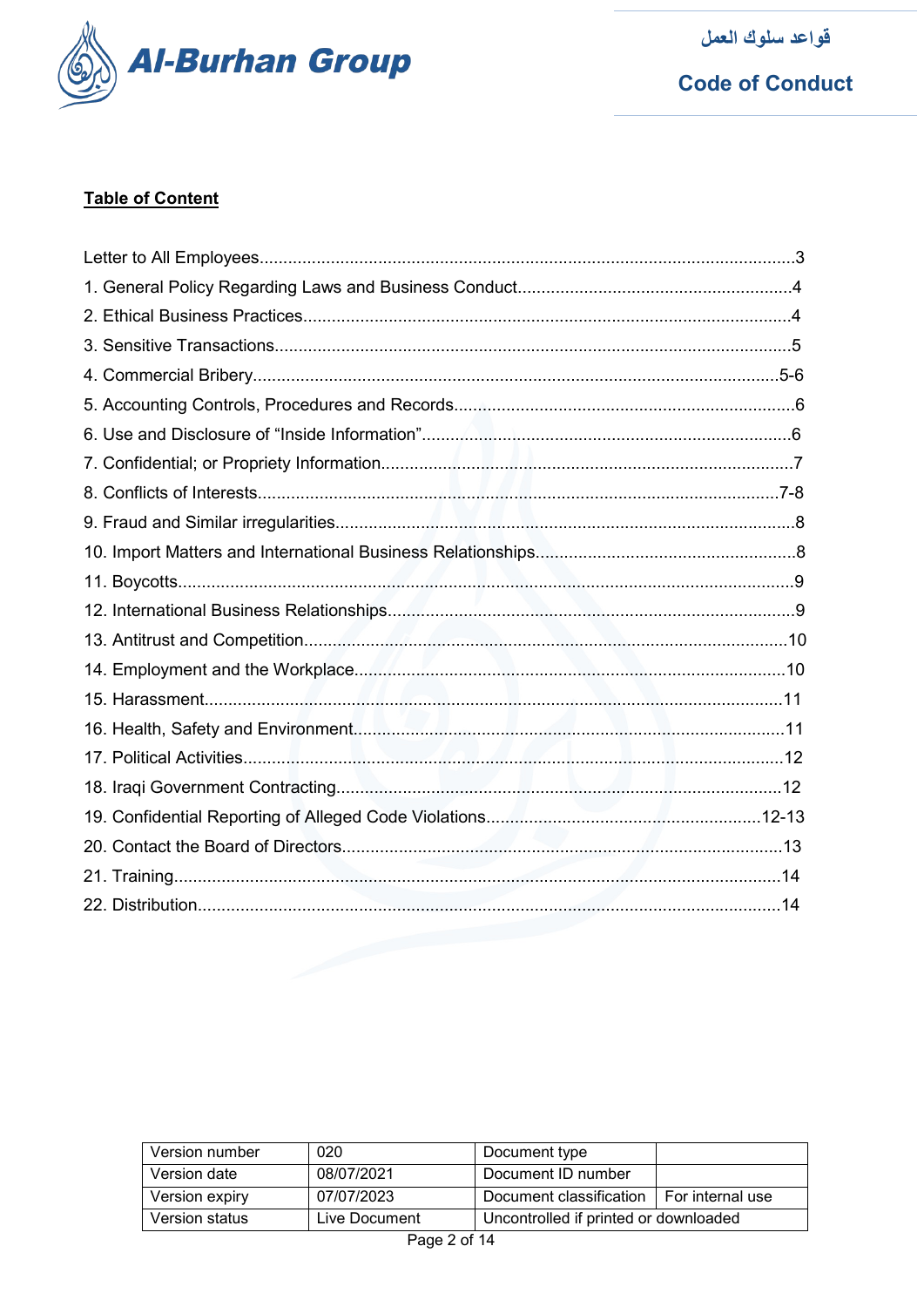

**Code of Conduct**

# **To All Employees of Al-Burhan Group:**

The Al-Burhan Group Code of Business Conduct, which is explained and summarized in this booklet, is a guide for every Director, officer, employee and agent in applying legal and ethical practices to their everyday work. The Code describes not only our standards of integrity but also some of the specific principles and areas of the law that are most likely to affect us.

There is no quality more important than integrity. This applies to a business just as it does to an individual Integrity is a core value in our Code of Business Conduct Our Islamic system values and our Arab tradition highly emphasize this value.

Compliance with the law and honesty and integrity in our dealings with others are not to be sacrificed in the name of profits Management does not and will not condone any such action. Our success will be attained through compliance with the law, dealings evidencing fairness and integrity and a commitment to quality We expect your wholehearted support of these Group values and principles.

Certain situations may arise which are not covered in our Code of Business Conduct. If you have any questions concerning the legality or propriety of an action, or the meaning of the Code, you should contact the Group's Law Department.

#### **Chief of Board of Directors of Al-Burhan Group**

| Version number | 020           | Document type                         |                    |
|----------------|---------------|---------------------------------------|--------------------|
| Version date   | 08/07/2021    | Document ID number                    |                    |
| Version expiry | 07/07/2023    | Document classification               | I For internal use |
| Version status | Live Document | Uncontrolled if printed or downloaded |                    |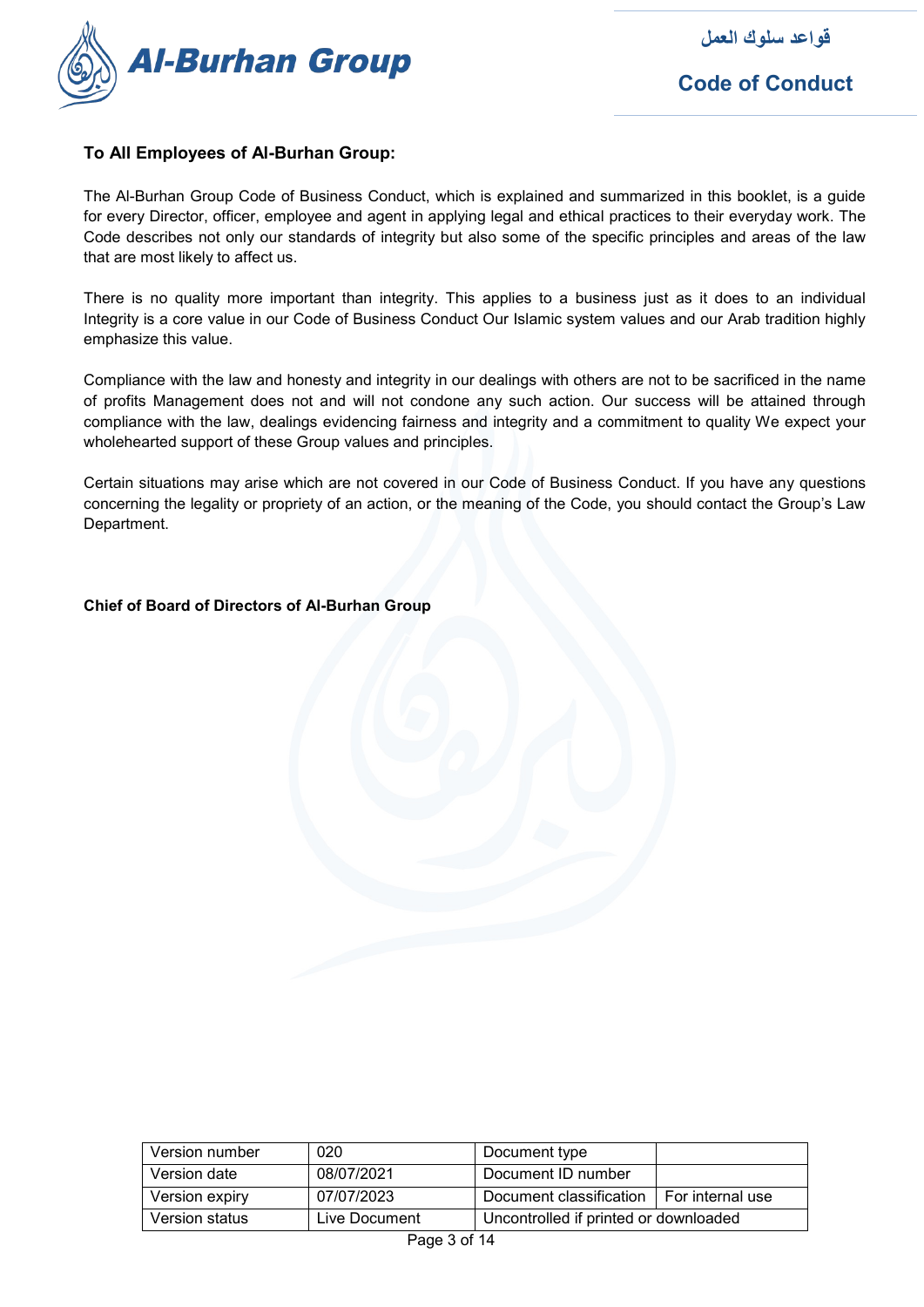

# **1. General Policy Regarding Laws and Business Conduct**

The Code of Business Conduct of Al-Burhan Group consists of the policies relating to the ethical and legal standards of conduct to be followed by Directors, employees and agents of the Group in the conduct of its business.

The Code of Business Conduct applies to all Group Directors, employees and agents and all Group activities throughout the world, except where specifically indicated.

It is the policy of the Group to comply with applicable law Some Group policies are based on the requirements of applicable law and others are just good ethics and business sense. The Group is organized under Republic of Iraq law and its regulations on trading.

The Group does business in many countries around the world and, as a good business citizen; we must observe the applicable laws of the countries in which the Group does business Sometimes there is a conflict between the Iraqi law and the law of one of the other countries in which the Group operates In these situations the Group will resolve the conflict with the advice and counsel of the Law Department.

It is the personal responsibility of each Group Director, employee and agent to observe the standards of conduct and other requirements of the Code of Business Conduct whether or not these standards and requirements are also imposed by law Any Director, employee or agent who does not comply with these standards and requirements can be subject to termination from employment.

The underlying formal policies themselves have more detail than is contained in this booklet. It is the responsibility of each Director, employee or agent to familiarize himself or herself with the details of the policies of the Group that apply to his or her assigned duties. If an employee wishes to refer to the complete policies summarized in this booklet, they are available in electronic and written form. If a Director, employee or agent has any questions about the policies summarized in this booklet, he or she should contact the Law Department on the following email: **[legaldept@alburhangroup.com](mailto:legaldept@alburhangroup.com)**.

#### **2. Ethical Business Practices**

Group policy requires Directors, employees and agents to observe high standards of business and personal ethics in the conduct of their duties and responsibilities Directors and employees must practice fair dealing, honesty and integrity in every aspect of dealing with other Company employees, the public, the business community, customers, suppliers, competitors and government authorities When acting on behalf of the Group, Directors and employees shall not take unfair advantage through manipulation, concealment, abuse of privileged information, misrepresentation of material facts, or other unfair-dealing practices.

Group policy prohibits unlawful discrimination against employees, Directors, officers, customers or suppliers on account of race, colour, age, sex, religion or national origin All persons shall be treated with dignity and respect and they shall not be unreasonably interfered with in the conduct of their duties and responsibilities.

| Version number | 020           | Document type                         |                    |
|----------------|---------------|---------------------------------------|--------------------|
| Version date   | 08/07/2021    | Document ID number                    |                    |
| Version expiry | 07/07/2023    | Document classification               | I For internal use |
| Version status | Live Document | Uncontrolled if printed or downloaded |                    |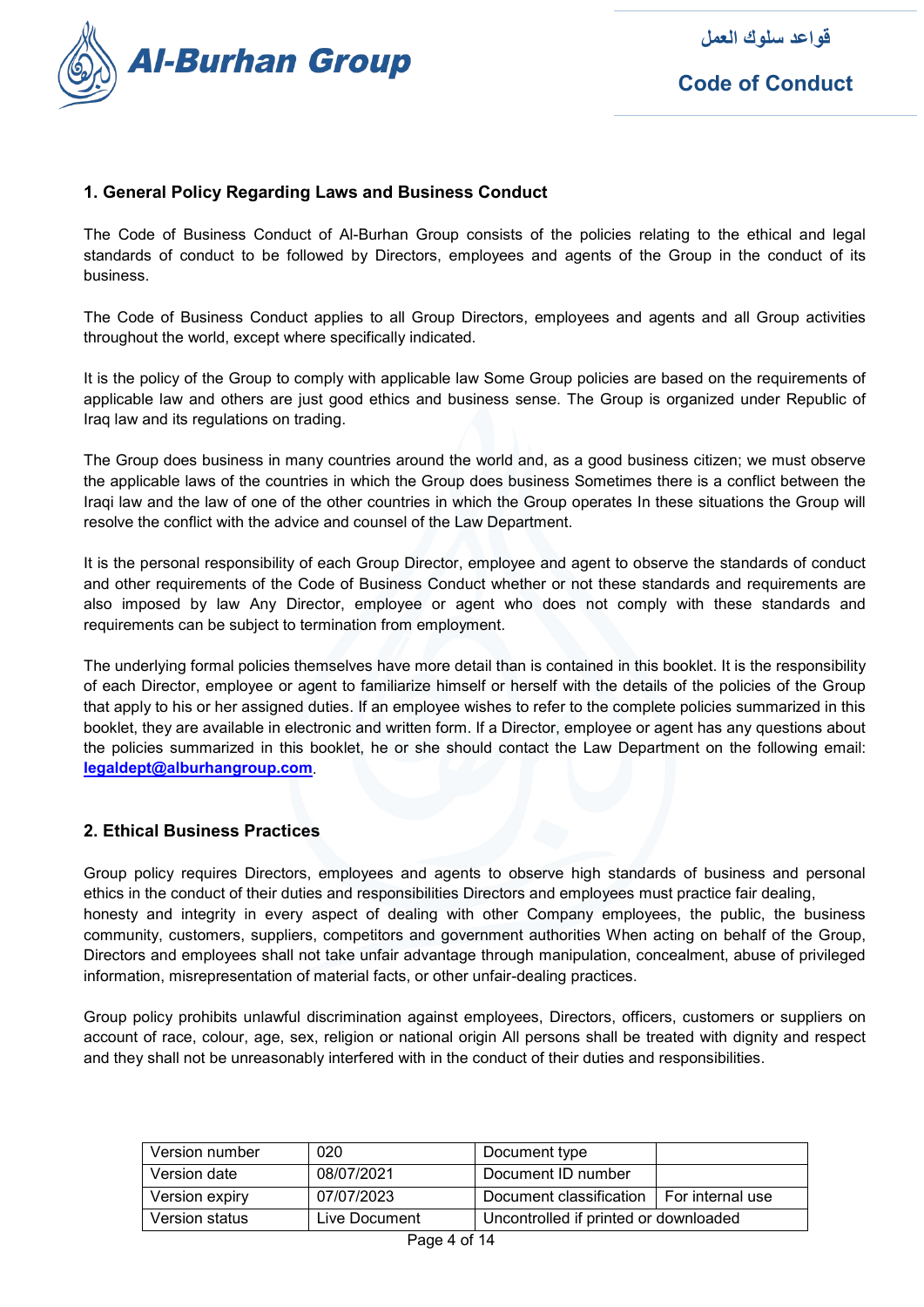

No Director or employee should be misguided by any sense of loyalty to

the Group or a desire for profitability that might cause him or her to disobey any applicable law or Group policy Violation of Group policy will constitute grounds for disciplinary action, including, when appropriate, termination of employment.

#### **3. Sensitive Transactions**

Group policy prohibits its Directors, employees and agents from entering into sensitive transactions. If such a transaction occurs, the Group and its officers, Directors and employees directly involved may be subject to fines, imprisonment and civil litigation.

The term "sensitive transactions" is commonly used to describe a broad range of business dealings generally considered to be either illegal, unethical, immoral or to reflect adversely on the integrity of the Company. These transactions are usually in the nature of kickbacks, gifts of significant value, bribes or payoffs made to favourably influence some decision affecting a Group's business or for the personal gain of an individual. These transactions may result in violation of various laws, including the Iraqi Commercial Practices Act and similar laws of other countries. They also grossly violate our Iraqi, Arab and Islamic convention which reject such type of dealing.

Group policy and the Iraqi law prohibit the Group and its officers, Directors, employees and agents from corruptly offering or giving anything of value to any person acting in an official capacity directly or indirectly, for the purpose of influencing any act or decision of these officials in their official capacity.

Group policy prohibits any Director, employee or agent from making any payment or engaging in any transaction that is prohibited by the Iraqi law.

This policy does not prohibit properly made and recorded express payments. Sometimes the Group may be required to make express or expediting payments to a low-level government official or employee to expedite or secure the performance of routine governmental action by the government official or employee. Such express payments may not be illegal under the Iraqi law and similar laws of other countries.'

Nevertheless, it may be difficult to distinguish a legal express payment from an illegal bribe, kickback or payoff. Accordingly, express payments must be strictly controlled and every effort must be made to eliminate or minimize such payments. Express payments, if required, will be made only in accordance with the advance guidance of the Law Department. All express payments must be recorded accurately as express payments in the accounting records of the Group.

An example of that we have found of such cases is when landing into Baghdad airport the receipt and sign for the visa fee is \$50 but the charge when payment is made is \$52. These payments are made to insure a smooth and trouble-free business process.

The term "routine governmental action" means only an action which is ordinarily and commonly performed by a foreign official in such as obtaining permits, licenses, or other official documents to qualify a person to do business in a foreign country; processing governmental papers, such as visas and work orders; providing police protection, mail pick-up and delivery, or scheduling inspections associated with contract performance or inspections related to transit of goods across country; providing phone service, power and water supply, loading

| Version number | 020           | Document type                         |                    |
|----------------|---------------|---------------------------------------|--------------------|
| Version date   | 08/07/2021    | Document ID number                    |                    |
| Version expiry | 07/07/2023    | Document classification               | I For internal use |
| Version status | Live Document | Uncontrolled if printed or downloaded |                    |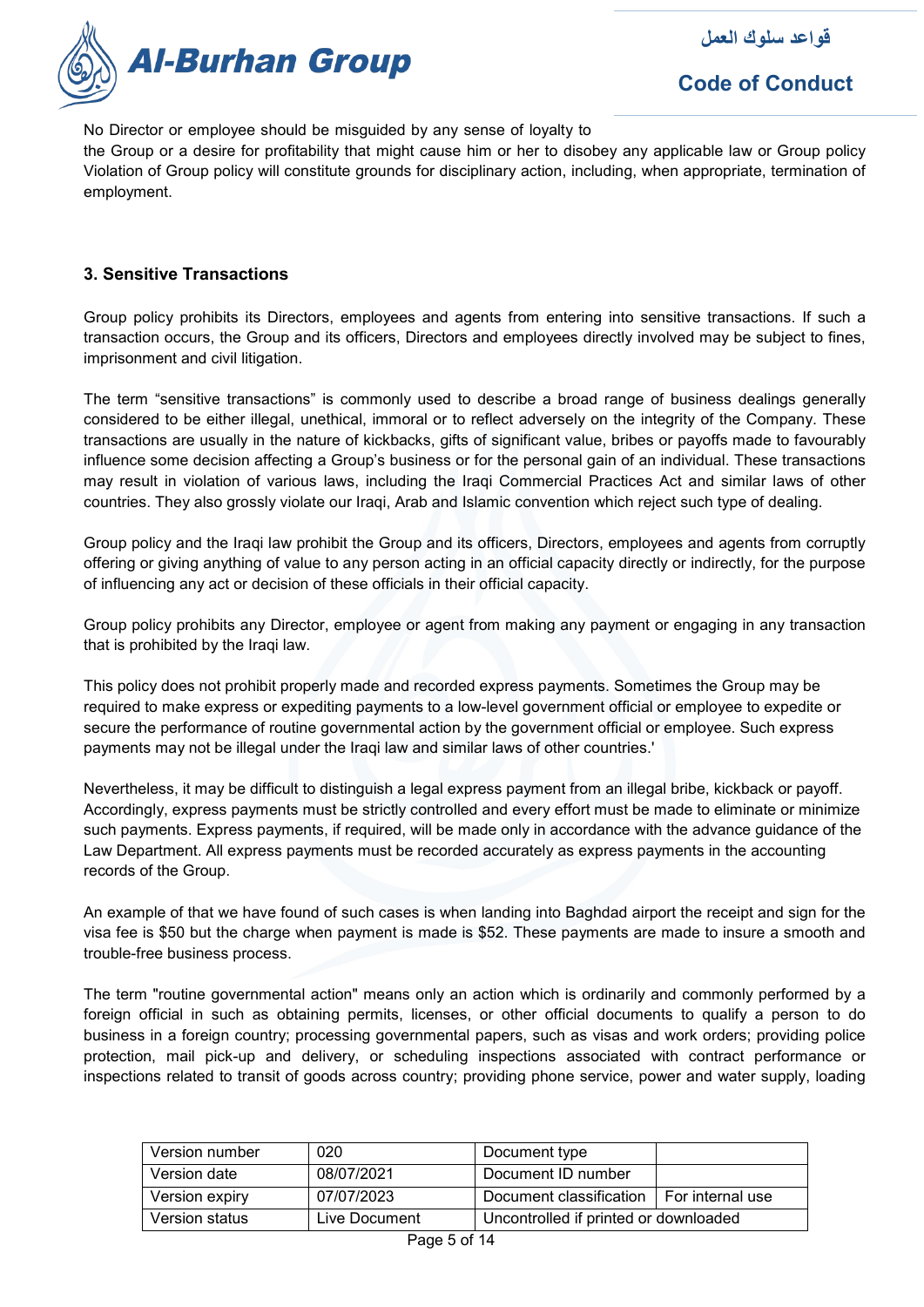



and unloading cargo, or protecting perishable products or commodities from deterioration; or actions of a similar nature.

#### **4. Commercial Bribery**

Group policy prohibits commercial bribes, kickbacks and other similar payoffs and benefits paid to any suppliers or customers.

Directors, employees and agents are also prohibited from receiving, directly or indirectly, anything of a significant value (other than salary, wages or other ordinary compensation from the Group) in connection with a transaction entered into by the Group.

Bribery of suppliers or customers includes any payment for the benefit of any representative of the supplier or customer it includes:

- Gifts of other than nominal value;
- Cash payments by Directors, employees or third persons, such as agents or consultants, who are reimbursed by the Group;
- The uncompensated use of Group services, facilities or property, except as may be authorized by the Group; and
- Loans, loan guarantees or other extensions of credit.

This policy does not prohibit expenditures of reasonable amounts for meals and entertainment of suppliers and customers which are a customary and lawful business expense. In this respect, the Iraqi and eastern values of hospitality must be also taken into consideration Expenditures of this type should be included on expense reports and approved under standard Group procedures.

#### **5. Accounting Controls, Procedures and Records**

Applicable laws and Group policy require the Group to keep books and records that accurately and fairly reflect its transactions and the dispositions of its assets In addition, the Group must maintain a system of internal accounting controls that will ensure the reliability and adequacy of its books and records Failure to meet such requirements may constitute a violation of law.

To satisfy these requirements, the Group has adopted policies to ensure that only proper transactions are entered into by the Group that such transactions have proper management approval, that such transactions are properly accounted for in the books and records of the Group, and that the reports and financial statements of the Group are timely prepared, understandable and fully, fairly and accurately reflect such transactions.

All Directors and employees having any responsibility for such functions must be familiar with the Group's policies, accounting controls, procedures and records, and must comply with their requirements.

### **6. Use and Disclosure of "Inside Information"**

The laws of Iraq and many other countries regulate the use and disclosure of non-public information concerning the Group This information is often referred to as "inside information" because it has not been publicly disclosed. The Group has policies (based in part on such laws) concerning the use and disclosure of inside information.

| Version number | 020           | Document type                              |  |
|----------------|---------------|--------------------------------------------|--|
| Version date   | 08/07/2021    | Document ID number                         |  |
| Version expiry | 07/07/2023    | Document classification   For internal use |  |
| Version status | Live Document | Uncontrolled if printed or downloaded      |  |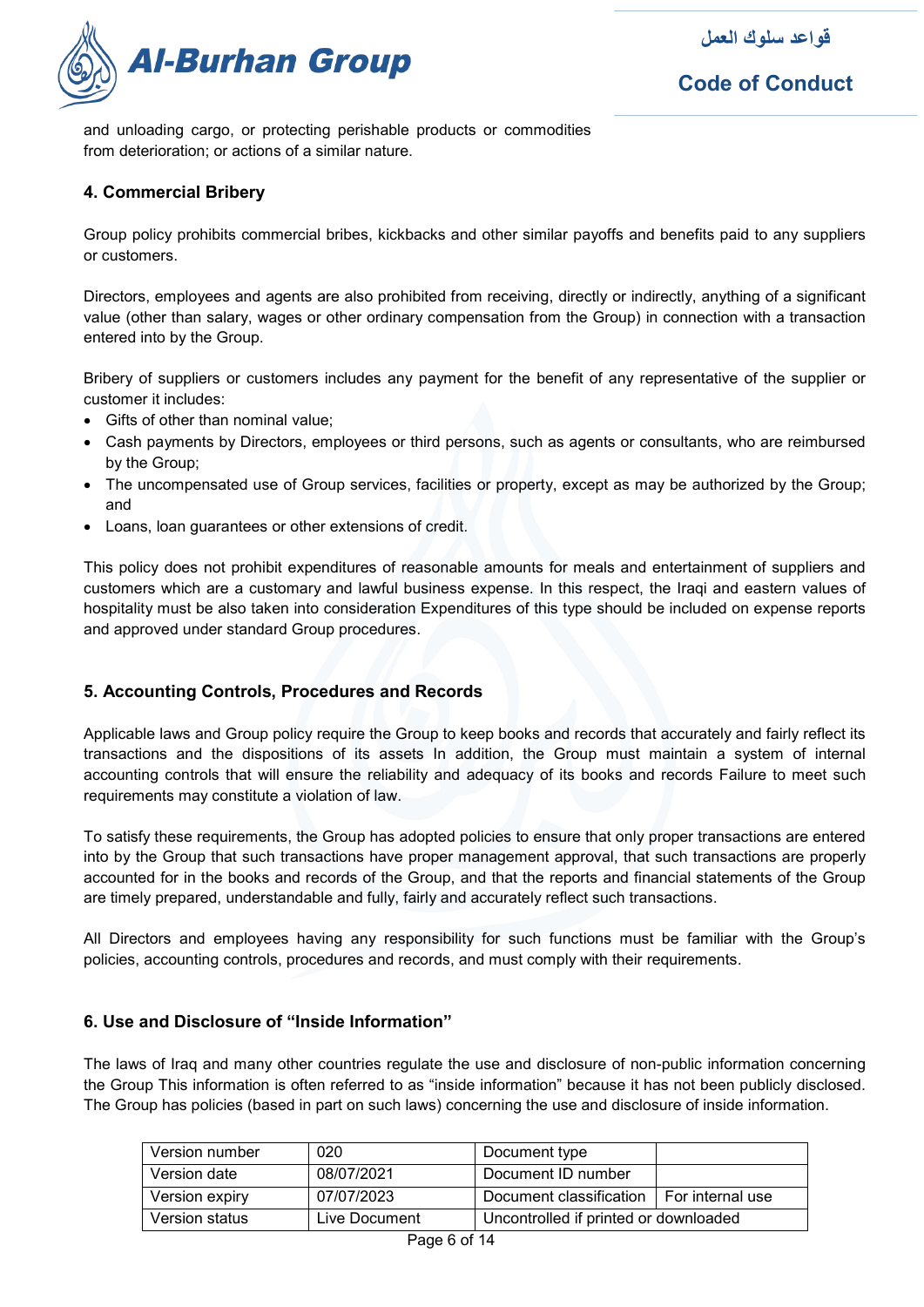

**Code of Conduct**

Group policy prohibits the disclosure of inside information to anyone other than persons within the Group whose positions require them to know such information.

It is Group policy that no preferential treatment will be given with respect to the disclosure of inside information. The Group has adopted procedures to avoid improper preferential disclosures.

## **7. Confidential or Proprietary Information**

Group Directors, employees and agents often learn confidential or proprietary information about the Group or its customers Group policy prohibits Directors, employees and agents from disclosing or using confidential or proprietary information outside the Company or for personal gain, either during or after employment, without proper written Company authorization to do so. An unauthorized disclosure could be harmful to the Company or a customer or helpful to a competitor.

The Company also works with proprietary data of customers, suppliers and joint venture partners. This is an important trust and must be discharged with the greatest care for the Company to merit the continued confidence of its customers, suppliers and joint venture partners no Director, employee or agent shall disclose or use confidential or proprietary information outside the Company without Company authorization, nor shall any Director, employee or agent disclose such information to other employees except on a need-to-know basis.

#### **8. Conflicts of Interest**

Group policy prohibits conflicts between the interests of its Directors or employees and the Company. A complete definition of what constitutes a conflict of interest is difficult. There are some situations, however, that will always be considered a prohibited conflict of interest.

These situations occur when a Director or employee or any person having a close personal relationship with the Director or employee:

• Obtains a significant financial or other beneficial interest in one of the Group's suppliers, customers or competitors without first notifying the Group and obtaining written approval from the Chief Executive Officer or his or her designee;

• Engages in a significant personal business transaction involving the Group for profit or gain, unless such transaction has first been approved in writing by the Chief Executive Officer or his or her designee;

• Accepts money, gifts of other than nominal value, excessive hospitality, loans, guarantees of obligations or other special treatment from any supplier, customer or competitor of the Group(loans from lending institutions at prevailing interest rates are excluded);

• Participates in any sale, loan or gift of Group property without obtaining written approval from the Chief Executive Officer or his or her designee;

• Learns of a business opportunity through association with the Group and discloses it to a third party or invests in or takes the opportunity personally without first offering it to the Company;

• Uses corporate property, information, or position for personal gain; or

• Competes with the Group.

| Version number | 020           | Document type                         |                    |
|----------------|---------------|---------------------------------------|--------------------|
| Version date   | 08/07/2021    | Document ID number                    |                    |
| Version expiry | 07/07/2023    | Document classification               | I For internal use |
| Version status | Live Document | Uncontrolled if printed or downloaded |                    |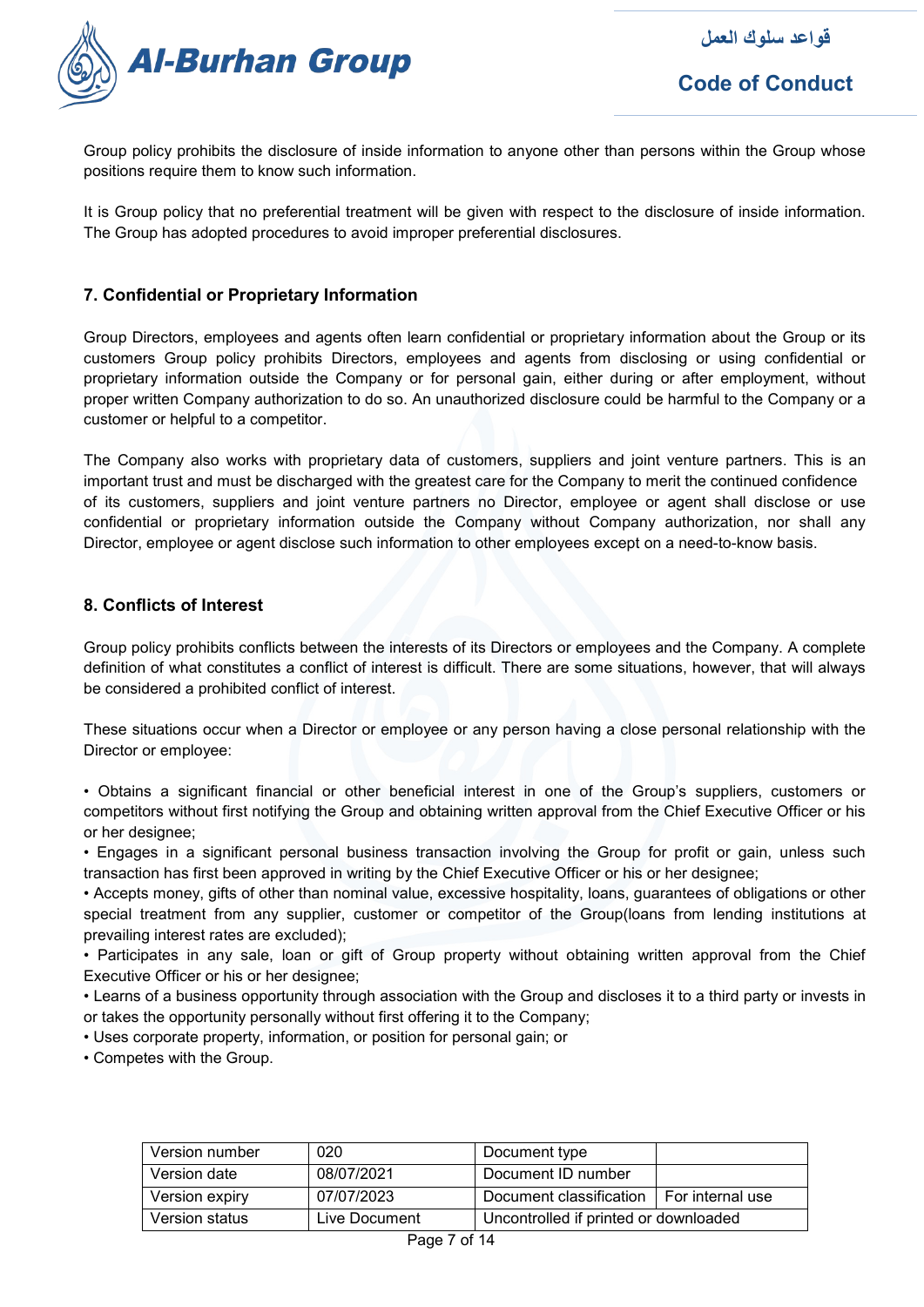

**Code of Conduct**

A conflict of interest may arise because of outside directorships, personal use of Group property or obtaining Group services for personal benefit.

"Person having a close personal relationship with the Director or employee" refers to the Director's or employee's spouse, parents, children, siblings, mothers- and fathers-in-law, sons- and daughters-in-law, brothers- and sisters-in-law, any person living in the same house with the Director or employee or any business associate of the Director or employee.

Periodically the Group requires certain employees to certify to the Group that they have complied with all requirements of the Code of Business Conduct Disclosure of a particular situation that may be a conflict of interest does not mean that the Group will consider it to be substantial enough to be prohibited. Each situation will be considered on an individual basis.

# **9. Fraud and Similar Irregularities**

Group policy prohibits fraud and establishes procedures to be followed concerning the recognition, reporting and investigation of suspected fraud includes, but is not limited to:

- Dishonest or fraudulent act;
- Embezzlement;
- Forgery or alteration of negotiable instruments such as Group checks and drafts;
- Misappropriation of Company, employee, customer, partner or supplier assets;
- Conversion to personal use of cash, securities, supplies or any other Group asset;
- Unauthorized handling or reporting of Group transactions; and
- Falsification of Group records or financial statements for personal or other reasons.

Directors and employees are obligated to protect the Group's assets and ensure their efficient use theft, carelessness and waste of Group assets by Directors and employees are prohibited since such actions and conduct have a direct and negative impact on the Group's profitability. All Group assets shall only be used for the legitimate business purposes of the Group.

Any Director, employee or agent who suspects that any fraudulent activity may have occurred is required to report such concern to the Law Department, Audit Services, Security Department, or the Group's Chief Financial Officer. All fraud investigations will be conducted under the direction of the Law Department.

# **10. Import Matters and International Business Relationships Import Administration and International Economic Sanctions**

Although the Group operates in many countries throughout the world, as an Iraqi Group, it must comply with the import administration and international economic sanctions laws of Iraq Group policy requires that the Group conduct all of its business and export its services, products and technology in compliance with such laws there are no exceptions to this policy.

The Group has established a comprehensive internal monitoring program to ensure compliance with such laws. The requirements of these laws are complex and sometimes difficult to understand any questions concerning the requirements of this policy or the applicable law should be addressed to the export control manager or the Law

| Version number | 020           | Document type                              |  |
|----------------|---------------|--------------------------------------------|--|
| Version date   | 08/07/2021    | Document ID number                         |  |
| Version expiry | 07/07/2023    | Document classification   For internal use |  |
| Version status | Live Document | Uncontrolled if printed or downloaded      |  |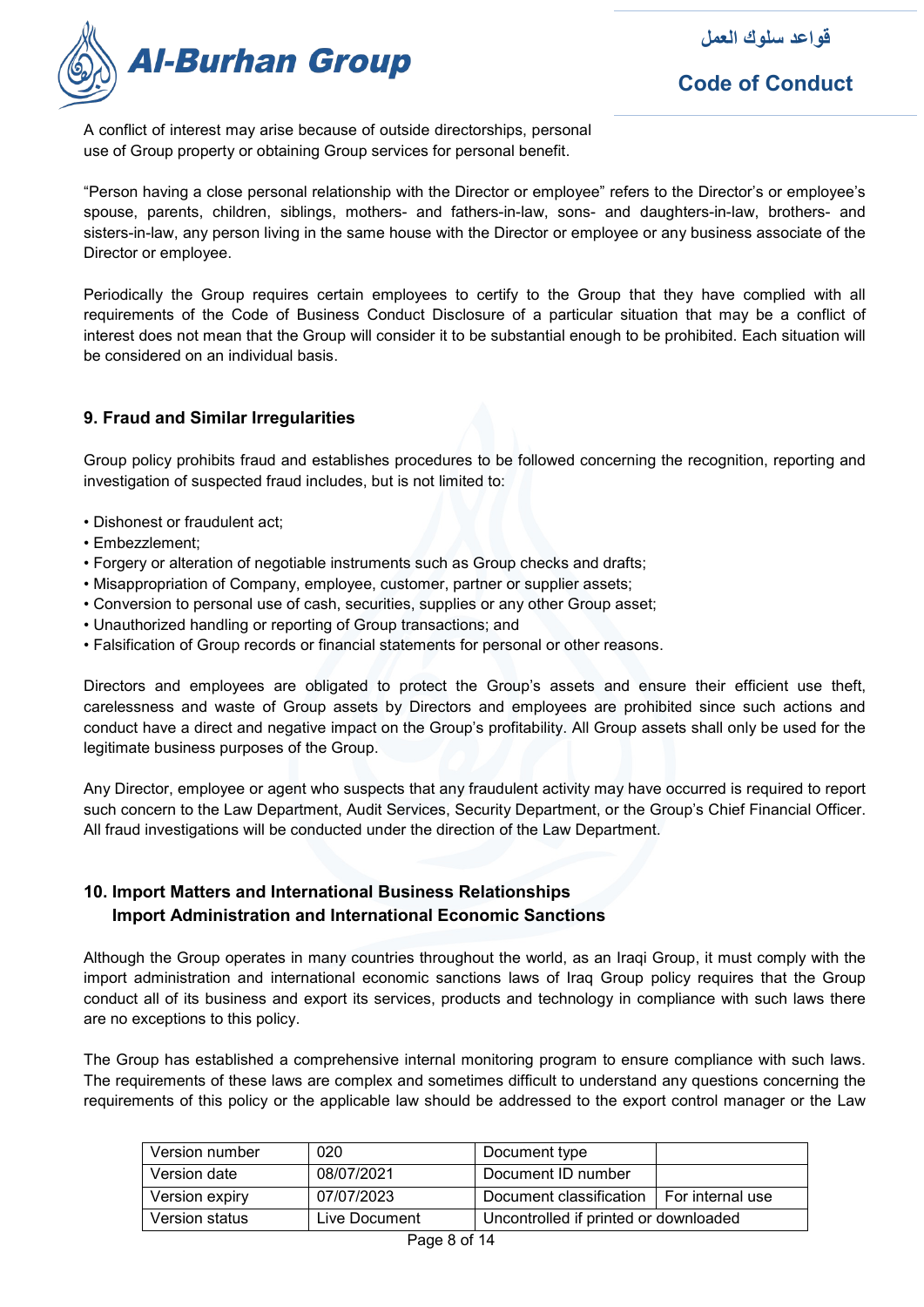

Department All Group Directors, employees and agents must observe all requirements of the internal controls program and act in compliance with these laws.

# **11. Boycotts**

Applicable laws and Group policy prohibits cooperation with certain boycotts imposed by the laws of other countries Applicable United States laws also require that the Group not provide certain information concerning the identity and nationality of its employees, Directors, subcontractors and suppliers, or information about where the Group does business when such information is requested to support a prohibited boycott.

The Group is also required to report requests it receives to support such boycotts even though it does not comply with such requests. Sometimes requests to support a prohibited boycott are hard to detect. All employees and agents who are likely to come in contact with such requests must be fully aware of the details of this policy.

# **12. International Business Relationships**

The Group often enters into business relationships with other persons and companies These "International Business Relationships" take the form of agency agreements, joint ventures and other forms of business combinations Group policy governs the manner in which it will enter into and manage these business relationships.

The term "International Business Relationships" includes the following:

• Employment of an agent, sales representative, sponsor or any other party to assist the Group to obtain business or promote the distribution, marketing or sales of its products and services, including a licensing agreement where another party distributes, markets or sells the products, services or technology of the Company;

• Entering into a joint venture, consortium, partnership, shareholder agreement or any other arrangement where another party obtains an equity interest in an entity owned by the Company, or a share of the profits from the business of a joint venture, consortium, partnership or entity owned by the Company;

• Entering into a contract or subcontract where another party will perform the majority of the work to be performed under the Group's contract.

While International Business Relationships are useful in the conduct of the Group's business, they must be adequately subject to the Group's systems of control to protect the Group's assets against unauthorized use. Also, the Group may be held accountable for actions taken by agents and others on its behalf. Thus, Group policy requires that selection of other parties with whom the Group will join in International Business Relationships must be subject to appropriate management control and investigation.

All proposed agreements establishing or amending such relationships must be carefully reviewed by legal, financial and management personnel prior to signing the agreement.

Further, these agreements must require that the other parties agree to comply with the Group's Code of Business Conduct for International Business Relationships. This separate code of conduct applies to International Business Relationships. It includes many of the same requirements as the Group's Code of Business Conduct. Any

| Version number | 020           | Document type                         |                    |
|----------------|---------------|---------------------------------------|--------------------|
| Version date   | 08/07/2021    | Document ID number                    |                    |
| Version expiry | 07/07/2023    | Document classification               | I For internal use |
| Version status | Live Document | Uncontrolled if printed or downloaded |                    |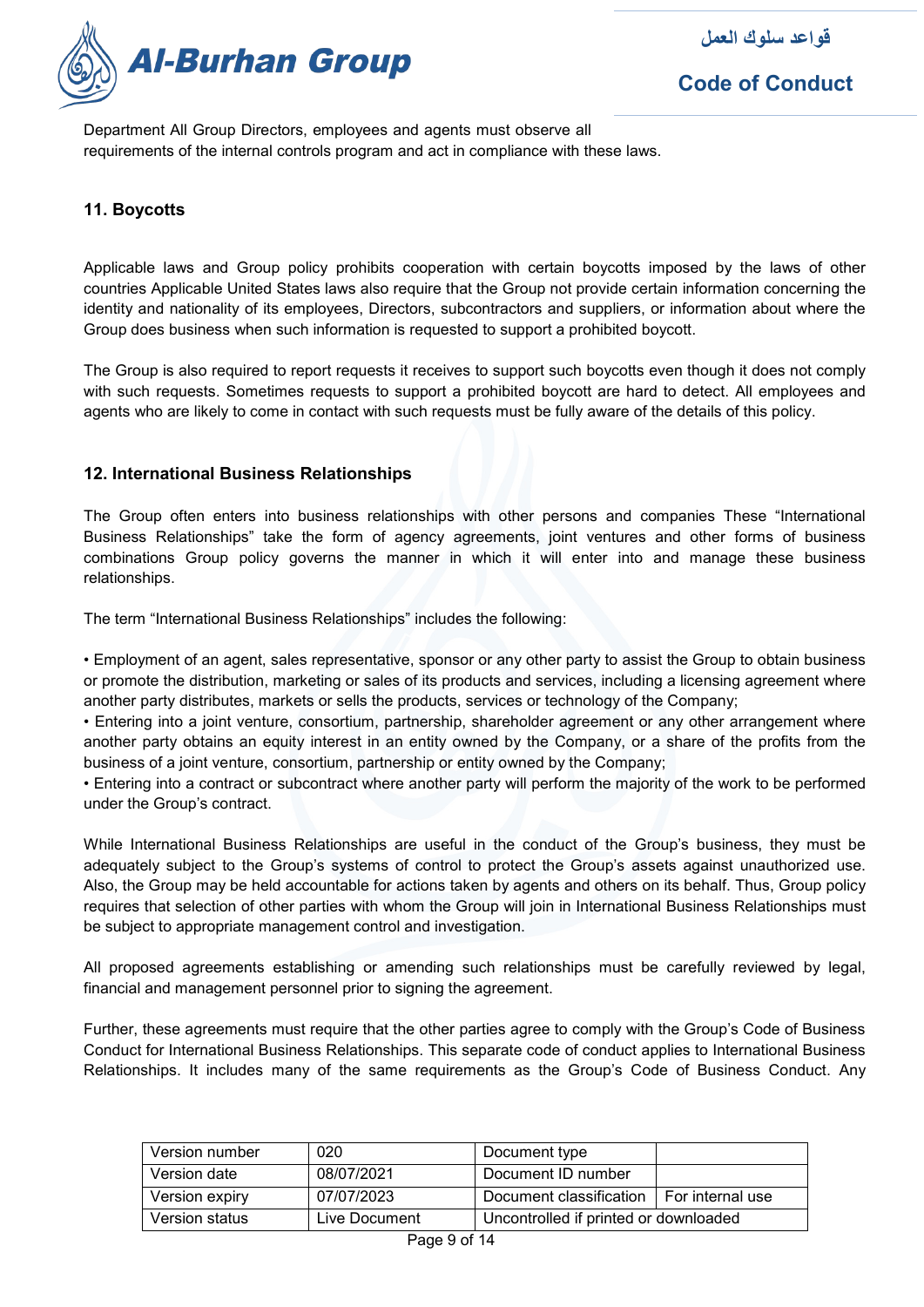

employee who has responsibilities with respect to International Business Relationships must be familiar with the more detailed applicable Group policies.

#### **13. Antitrust and Competition**

The antitrust laws of Iraq and other countries prohibit agreements or actions that might eliminate or discourage competition, bring about a monopoly, abuse a dominant market position, artificially maintain prices or otherwise illegally hamper or distort commerce.

The Group does not tolerate any business activity that violates antitrust laws that apply to the Group's business. Group policy requires that no Director, employee or agent of the Group shall enter into any understanding, agreement, plan or scheme, express or implied, formal or informal, with any competitor in regard to prices, terms or conditions of sale or service, production, distribution, territories or customers; nor exchange or discuss with a competitor prices, terms or conditions of sale or service, or any other competitive information; nor engage in any other conduct which violates any of the antitrust laws.

However, subcontracting arrangements or joint proposals with competitors which are not in violation of applicable antitrust laws and which have been approved by the Law Department are not prohibited Any discussion with competitors in connection with a project in which the competitor is an alliance partner, joint venture, or subcontractor must be preleased and coordinated with the Law Department.

Antitrust laws are complex and sometimes difficult to understand. Any Director, employee or agent of the Group who has responsibility for business conduct that might be subject to antitrust laws must be guided by the advice of the Law Department. Any questions concerning antitrust implications must be referred to the Law Department before taking any action. There are no exceptions to this policy and no one is authorized to approve any action in violation of this policy.

# **14. Employment and the Workplace Equal Employment Opportunity**

The Group believes that Iraq consists of, and not differentiates between, various religions, ethnicities and school of thoughts including Arabs, Kurds, Turkomans, and Islamic school of thoughts, such as, Sunnis and Shiites and other religious along with Sabeans, Christians, and Yazidisis. Group policy prohibits all unlawful discrimination against any employee or applicant for employment. The Group is committed to providing equal opportunity to all qualified individuals in its hiring and promotion policies. The Group will endeavour to create a workforce that is a reflection of the diverse population of the communities in which it operates.

With respect to operations governed by the Iraqi law, this policy relates to all phases of employment, including recruitment, hiring, placement, promotion, transfer, compensation, benefits, training, educational, social and recreational programs, and the use of Group facilities it covers all other personnel actions in all job categories and at all levels, including employment of qualified disabled individuals. It is intended to provide employees with a working environment free of discrimination, harassment, intimidation or coercion relating directly or indirectly to race, colour, religion, sex, sexual orientation, age, disability or national origin. All Directors, members of management and other employees shall actively support this policy.

| Version number | 020           | Document type                         |                    |
|----------------|---------------|---------------------------------------|--------------------|
| Version date   | 08/07/2021    | Document ID number                    |                    |
| Version expiry | 07/07/2023    | Document classification               | I For internal use |
| Version status | Live Document | Uncontrolled if printed or downloaded |                    |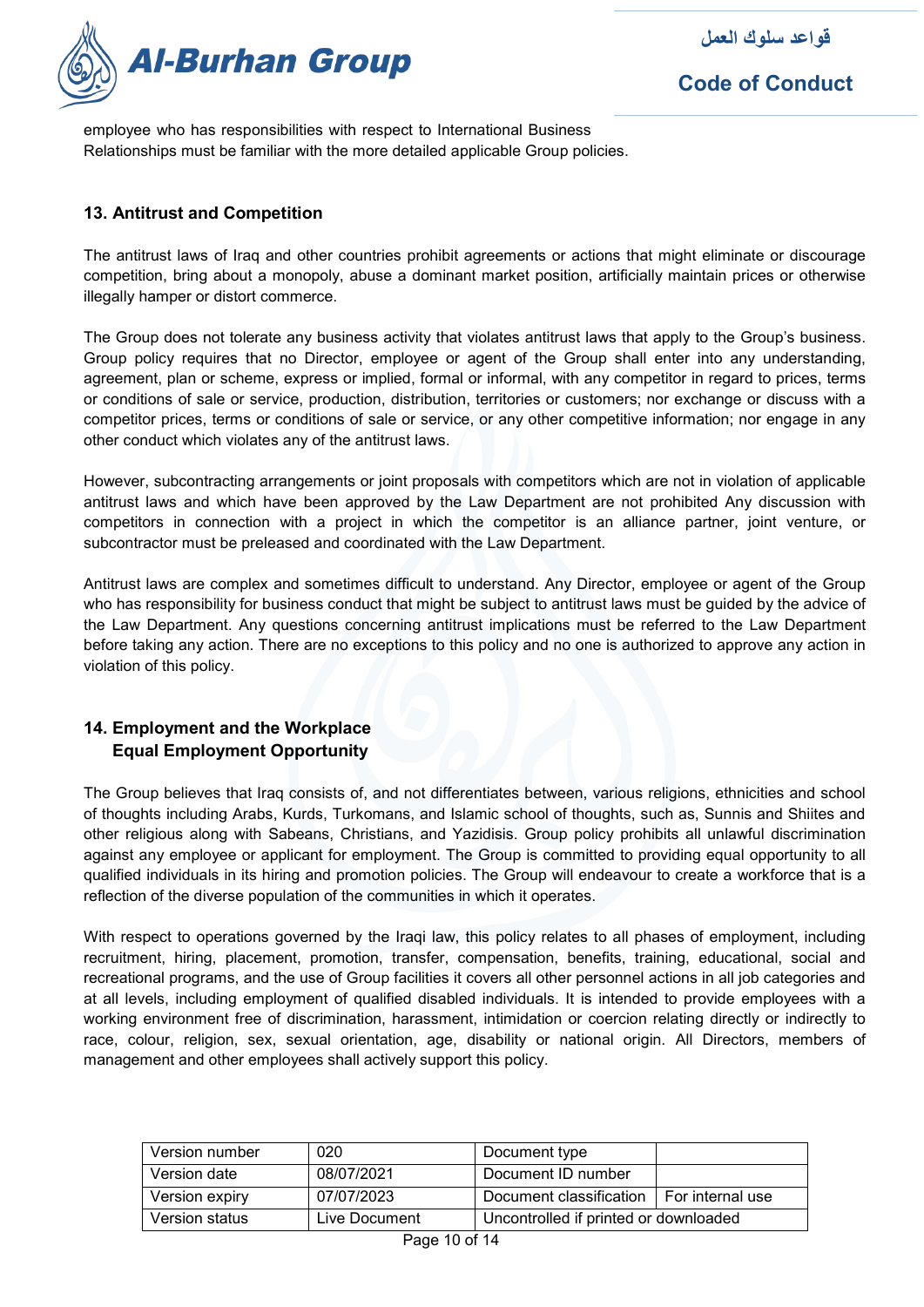

### **15. Harassment**

The group believes that all employees should be treated with dignity and respect. It is the policy of the Group to provide a work environment which is free from harassment. As used in this policy, harassment includes sexual, racial, ethnic, and other forms of harassment, including harassment based upon disability Some examples, depending on the facts and circumstances, include:

- Verbal or Written Harassment unwelcome or derogatory comments regarding a person's race, colour, sex, sexual orientation, religion, ancestry, ethnic heritage, mental or physical disability, age or appearance; threats of physical harm; or the distribution of material having such effects, including by electronic mail or display in any Group work area;
- Physical Harassment hitting, pushing or other aggressive physical contact or threats to take such action, or inappropriate gestures;
- Sexual Harassment unwelcome sexual conduct, whether verbal or physical, including sexual advances, demands for sexual favours, or other verbal or physical conduct of a sexual nature, whether or not it was designed or intended to promote an intimate relationship.

It is not considered harassment for supervisors and other members of management to enforce job performance and standards of conduct in a fair and consistent manner.

Any employee who believes she or he is being harassed should consider telling the offending party that she or he objects to that conduct. This often solves the problem. However, if an employee is not comfortable confronting the offending party (or if the offending party's unwelcome conduct continues), the employee should advise his or her immediate supervisor of the offending conduct. If the employee is more comfortable discussing the issue with someone other than his or her immediate supervisor, or if the immediate supervisor has not taken what the employee regards as appropriate action to solve the problem, the employee should contact a Human Resources or Law Department representative.

Reports of harassment will be investigated promptly and discreetly any employee who reports any act of harassment in good faith, including sexual harassment, will not be retaliated against because of such report.

#### **16. Health, Safety and Environment**

Protection of health, safety and the prevention of pollution to the environment are primary goals of the Company. The Group will strive to develop and provide products and services that have no undue environmental impact and are safe in their intended use, efficient in their consumption of energy and natural resources and can be recycled, reused or disposed of safely.

All employees must conduct their duties and responsibilities in compliance with applicable law and industry standards relating to health and safety in the workplace and prevention of pollution to the environment.

The Chief Health, Safety and Environment Officer of the Group shall oversee the administration of this policy Implementation shall be subject to the oversight of the Health, Safety and Environment Committee of the Group's Board of Directors.

| Version number | 020           | Document type                         |                    |
|----------------|---------------|---------------------------------------|--------------------|
| Version date   | 08/07/2021    | Document ID number                    |                    |
| Version expiry | 07/07/2023    | Document classification               | I For internal use |
| Version status | Live Document | Uncontrolled if printed or downloaded |                    |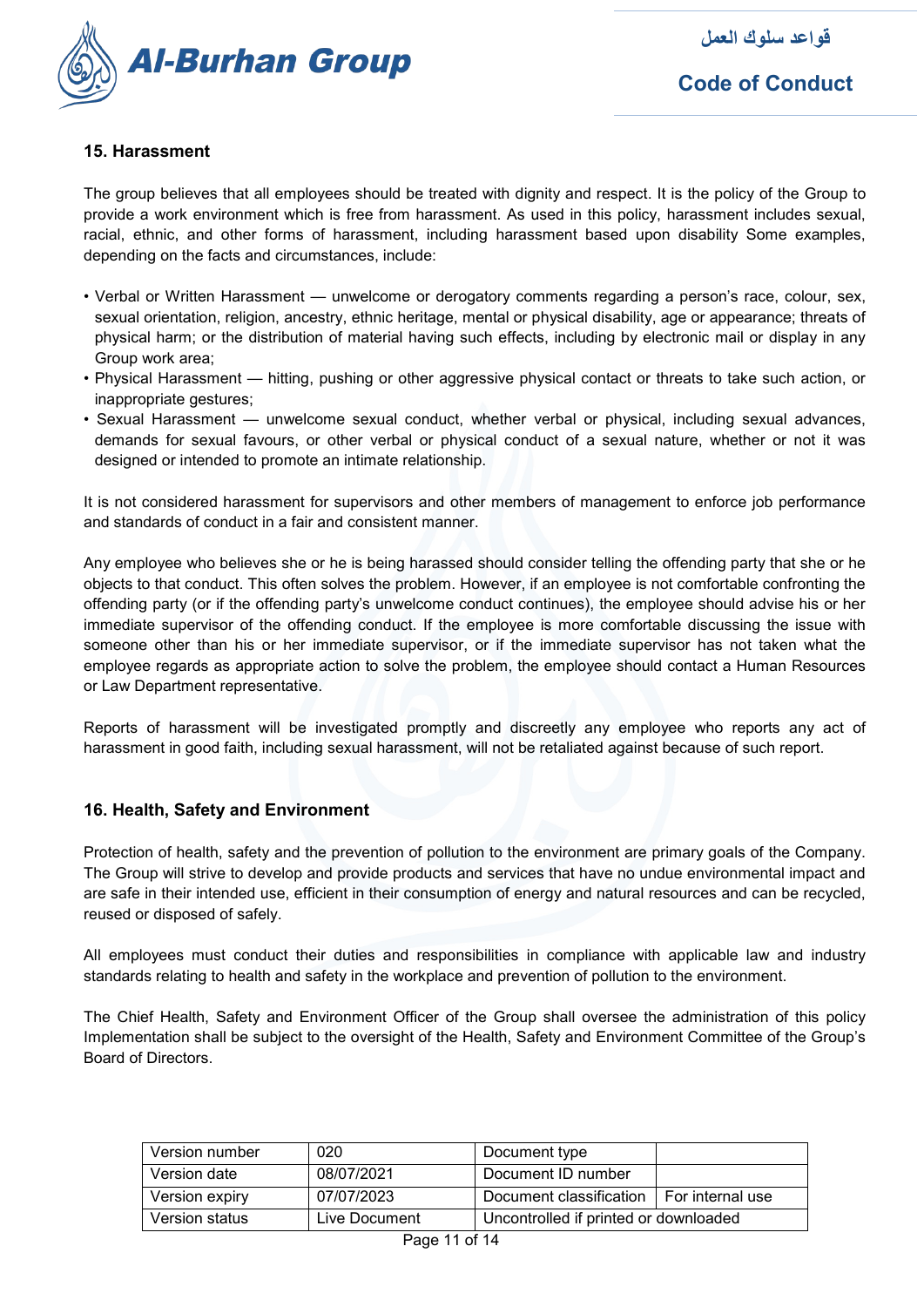

# **17. Political Activities**

The Group believes strongly in the democratic process of its Directors and employees should take an active interest in fostering principles of good government in the countries and communities in which they live.

Group policy requires Directors, employees and agents who represent the Group in political and governmental matters to comply with all laws regulating corporate participation in public affairs to assure that these requirements are met and as guidance to them, the following policies have been adopted:

• No Director, employee or agent shall apply any pressure on any other employee that infringes that individual's right to decide whether, to whom and in what amount a personal political contribution is to be made;

• No contributions of Group funds, property or services shall be made in support of political candidates for federal office in Iraq or other countries where such contributions are prohibited. Indirect expenditures on behalf of a candidate, such as travel on a Group aircraft, may be considered as contributions in this regard.

If an employee or Director is requested to make a political contribution or to provide assistance on behalf of the Company, whether personal or corporate, and such employee or Director has any questions regarding this Group policy or applicable law, the employee or Director should contact the Law and public relations Departments.

#### **18. Iraqi Government Contracting**

To ensure that the Group complies with federal regulations on Iraqi governmental contracts, all employees involved in the performance of work under governmental contracts are to be adequately informed and sufficiently trained in the policies and practices contained in the Code of Business Conduct and other Group policies specifically relating to government contracting Each business unit manager with contracts with the Iraqi government is responsible for ensuring that training sessions regarding these policies are conducted and that the training sessions are properly documented.

The Group takes appropriate, timely action to correct violations of Iraqi governmental standards. If any employee has a question on the propriety of a transaction, the employee must report the transaction to the immediate supervisor. If the supervisor finds the question to have substance, the supervisor must report the transaction to the General Counsel or his or her designee. The supervisor must advise the employee of the action the supervisor has taken. If the employee disagrees with the supervisor or if the employee is not comfortable reporting the transaction to the supervisor, the employee may contact the legal Counsel or his or her designee directly.

When cost and pricing data are required to respond to a government solicitation, the cost and pricing data must be current, accurate, and complete at the time of submission all costs are to be properly recorded, documented, and retained in compliance with Iraqi federal procurement regulations.

| Version number | 020           | Document type                         |                    |
|----------------|---------------|---------------------------------------|--------------------|
| Version date   | 08/07/2021    | Document ID number                    |                    |
| Version expiry | 07/07/2023    | Document classification               | I For internal use |
| Version status | Live Document | Uncontrolled if printed or downloaded |                    |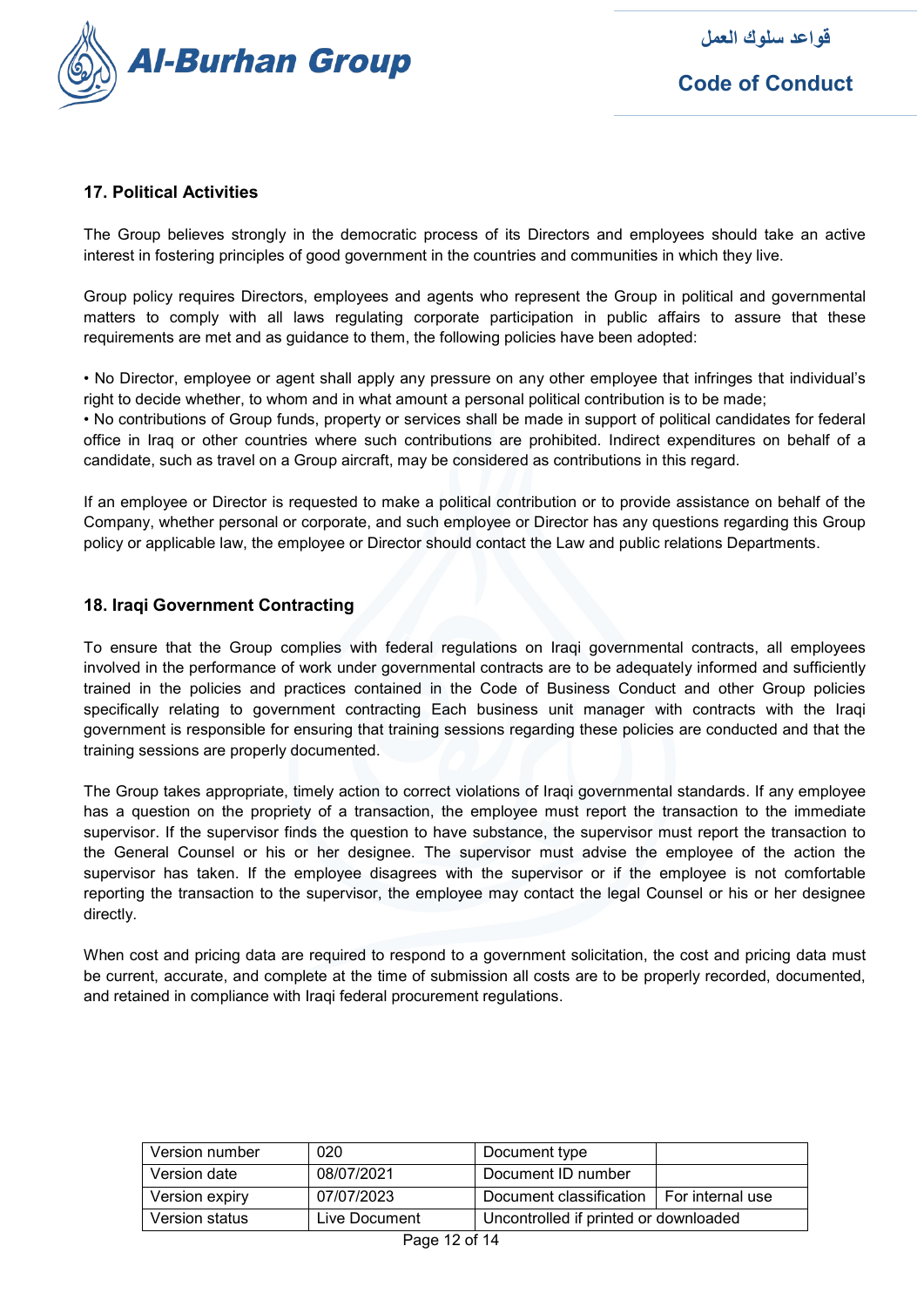

# **19. Confidential Reporting of Alleged Code Violations**

If you need advice or assistance or know of a violation of the Code of Business Conduct, you should contact management or the Law Department by telephone send an e-mail. When you make a contact, you should consider the following points:

1. You may refrain from identifying yourself (although, in the absence of such identification, the Group may have insufficient information to investigate the allegations);

2. No retribution shall be imposed on you for making the report in good faith unless you are one of the violators;

- 3. Your confidentiality shall be maintained unless disclosure is:
- Required or advisable in connection with any governmental investigation or report;
- In the interests of the Company, consistent with the goals of the Code; or
- Required or advisable in the Group's legal defence of the matter.

The Ethics Helpline, Mailbox and Code e-mail address are not intended to be used for personal grievances. All matters that do not appear to constitute violations of the Code of Business Conduct will be referred to the appropriate department; for example, reports concerning personnel grievances will be sent to the Human Resources Department.

The Ethics Helpline is answered by an independent Group and is available every day, 24 hours a day Translators are available on request if you are calling from Iraq, you may access the Helpline +96415411320.

#### **20. Contact the Board of Directors**

You may report concerns about the Group's accounting, internal accounting controls or auditing matters to the Group's Audit Committee, or other concerns to the Board of Directors, by choosing one of the following options:

By writing to:

Board of Directors Al-Burhan Group Al-Kindi Street Baghdad/Iraq

By sending an e-mail to: [Boardofdirectors@alburhangroup.com](mailto:Boardofdirectors@alburhangroup.com)

You may report concerns anonymously and confidentially your confidentiality shall be maintained unless disclosure is:

- Required or advisable in connection with any governmental investigation or report;
- In the interests of the Company, consistent with the goals of the Code; or
- Required or advisable in the Group's legal defence of the matter.

By writing to:

The Executive Director, Al-Burhan Group, Al-Kindi Street, Baghdad/Iraq

| Version number | 020           | Document type                         |                    |
|----------------|---------------|---------------------------------------|--------------------|
| Version date   | 08/07/2021    | Document ID number                    |                    |
| Version expiry | 07/07/2023    | Document classification               | I For internal use |
| Version status | Live Document | Uncontrolled if printed or downloaded |                    |